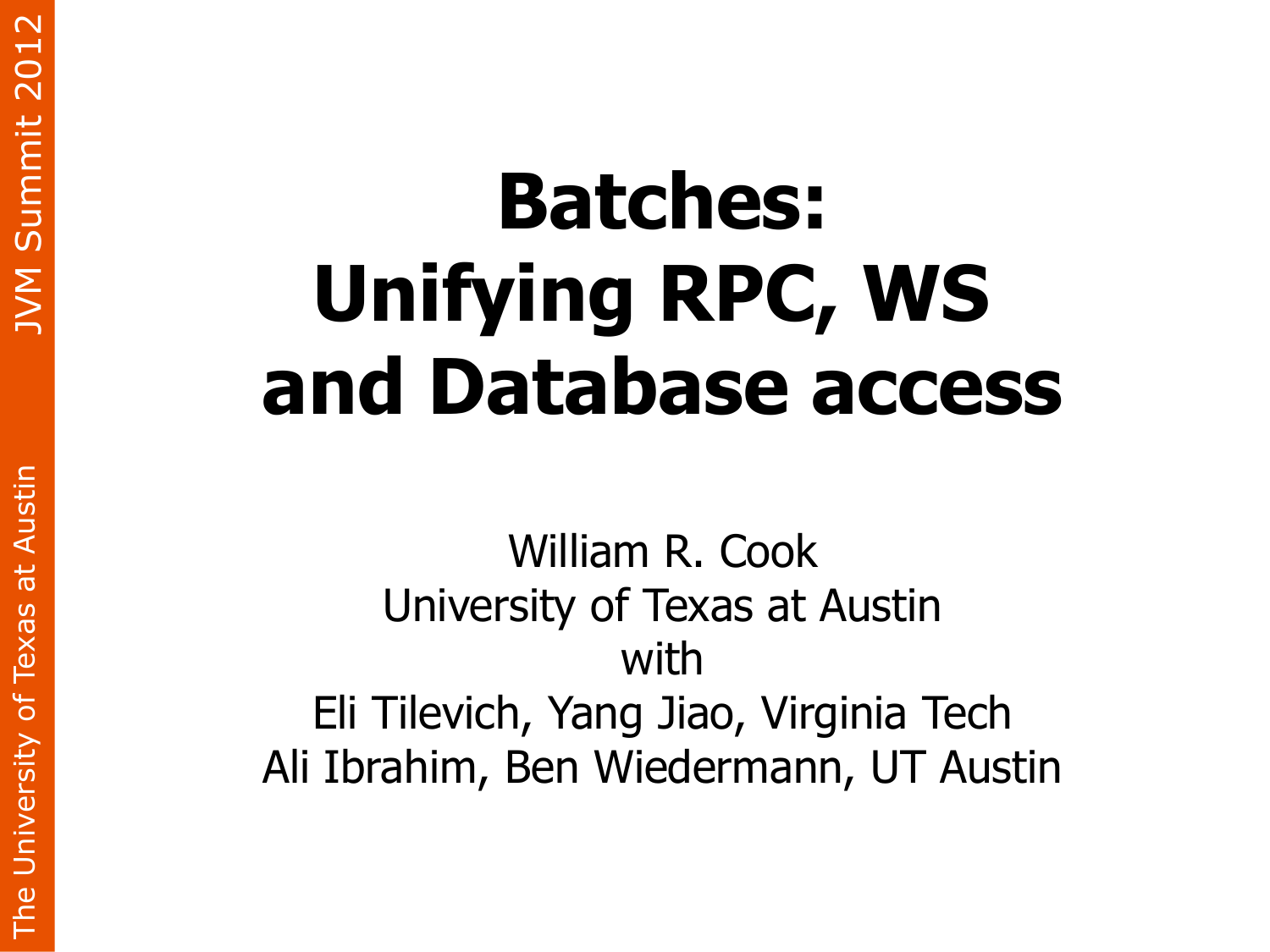# Typical Approach to Distribution/DB

- 1. **Design** a programming language Finalize specification, then...
- 2. Implement distribution/queries as **library** RPC library, stub generator SQL library Web Service library, wrapper generator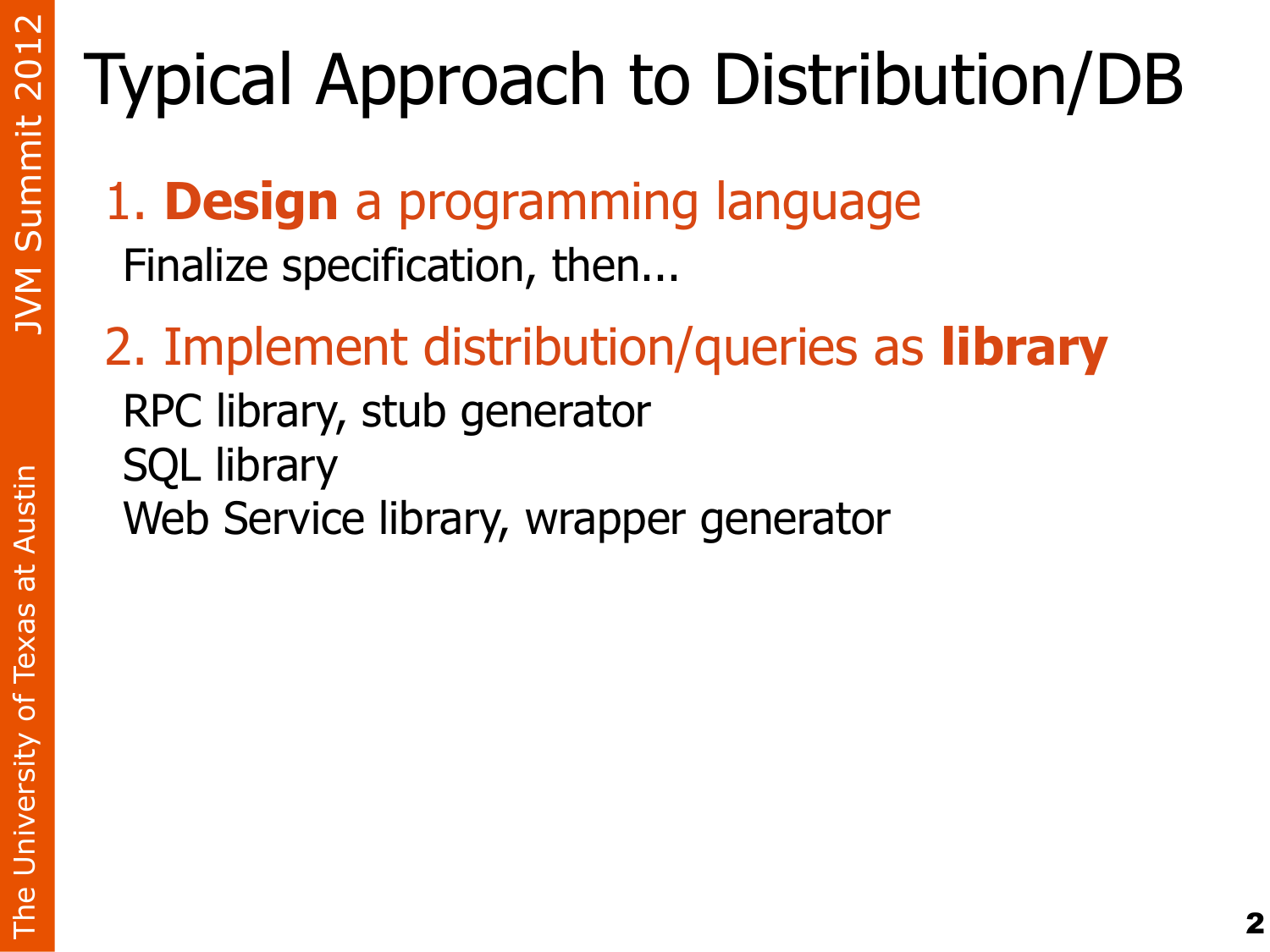# Typical Approach to Distribution/DB

- 1. **Design** a programming language Finalize specification, then...
- 2. Implement distribution/queries as **library** RPC library, stub generator SQL library Web Service library, wrapper generator

#### 3. **Rejected and ignored** by community CORBA, DCOM, RMI are complete disaster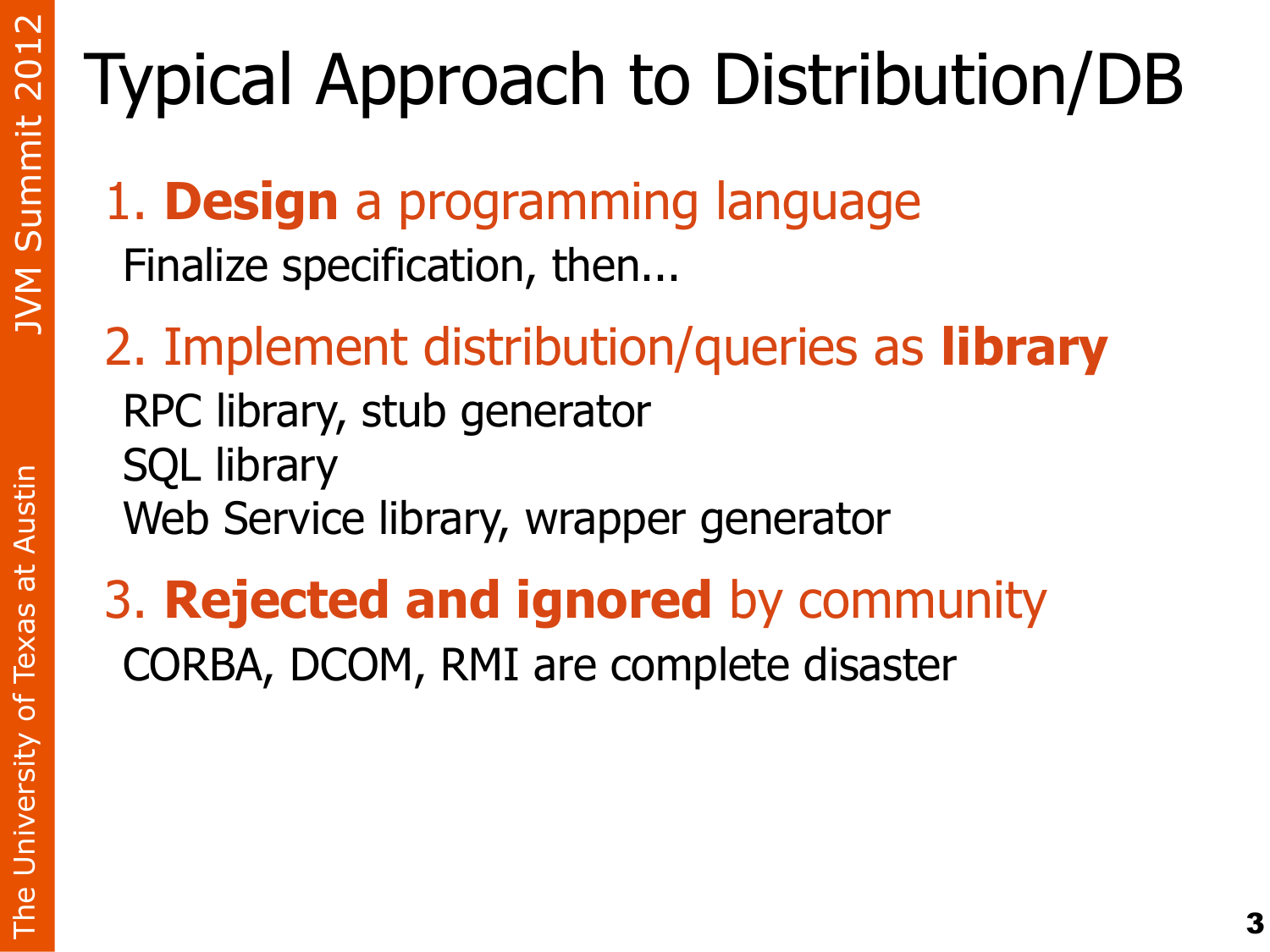# Using a Mail Service

```
int limit = 500;
for (Message m : mailer.Messages)
  if ( m.Size > limit ) {
    print(m.Subject + ": " + m.Sender.Name); m.delete();
 }
```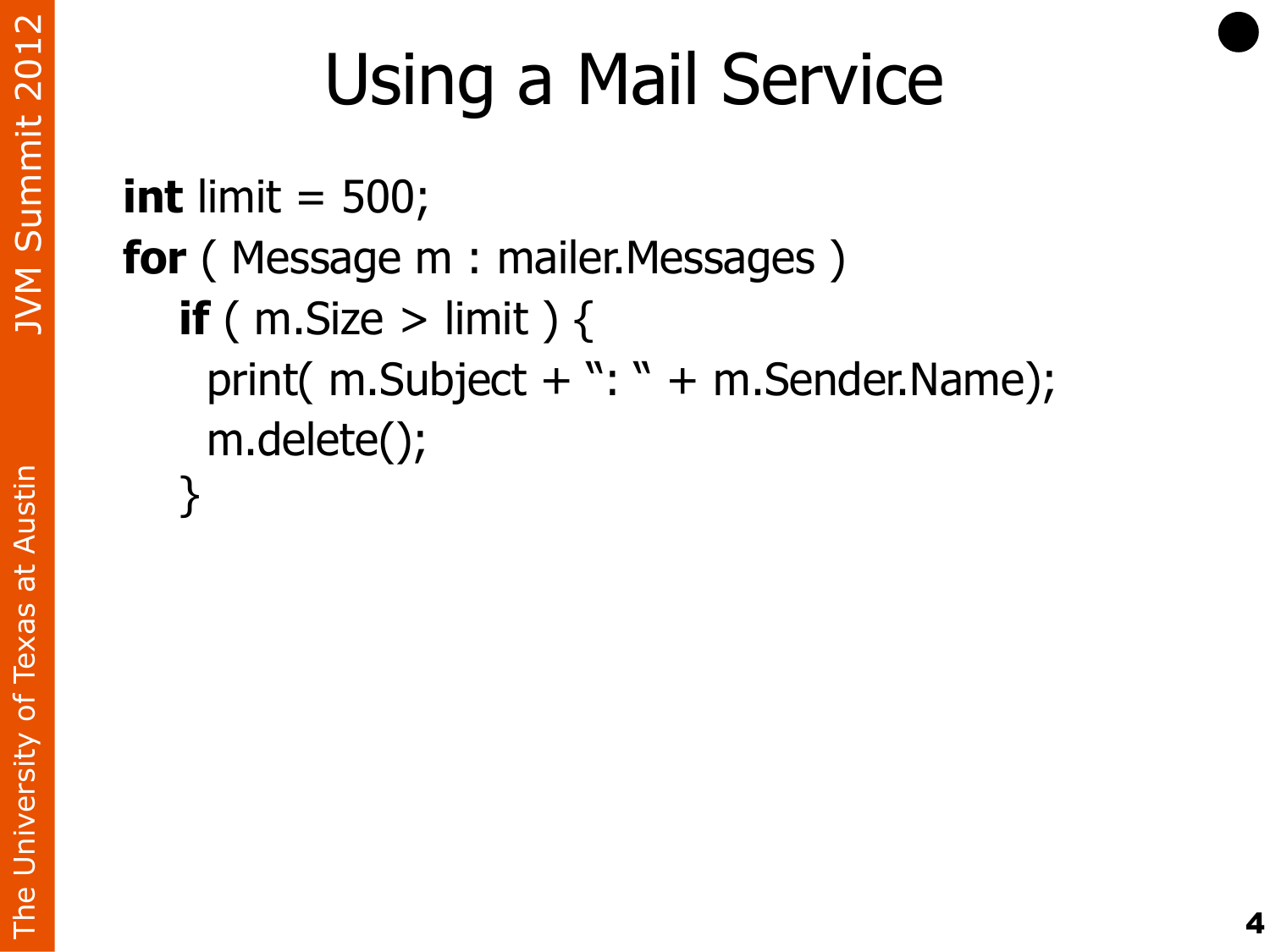# Using a Mail Service

**int** limit = 500; **for** ( Message m : mailer.Messages ) **if** ( m.Size > limit )  $\{$ print( $m.Subject + ": " + m.Sender.Name);$  m.delete(); } Works great if mailer is a local object, but is terrible if mailer is remote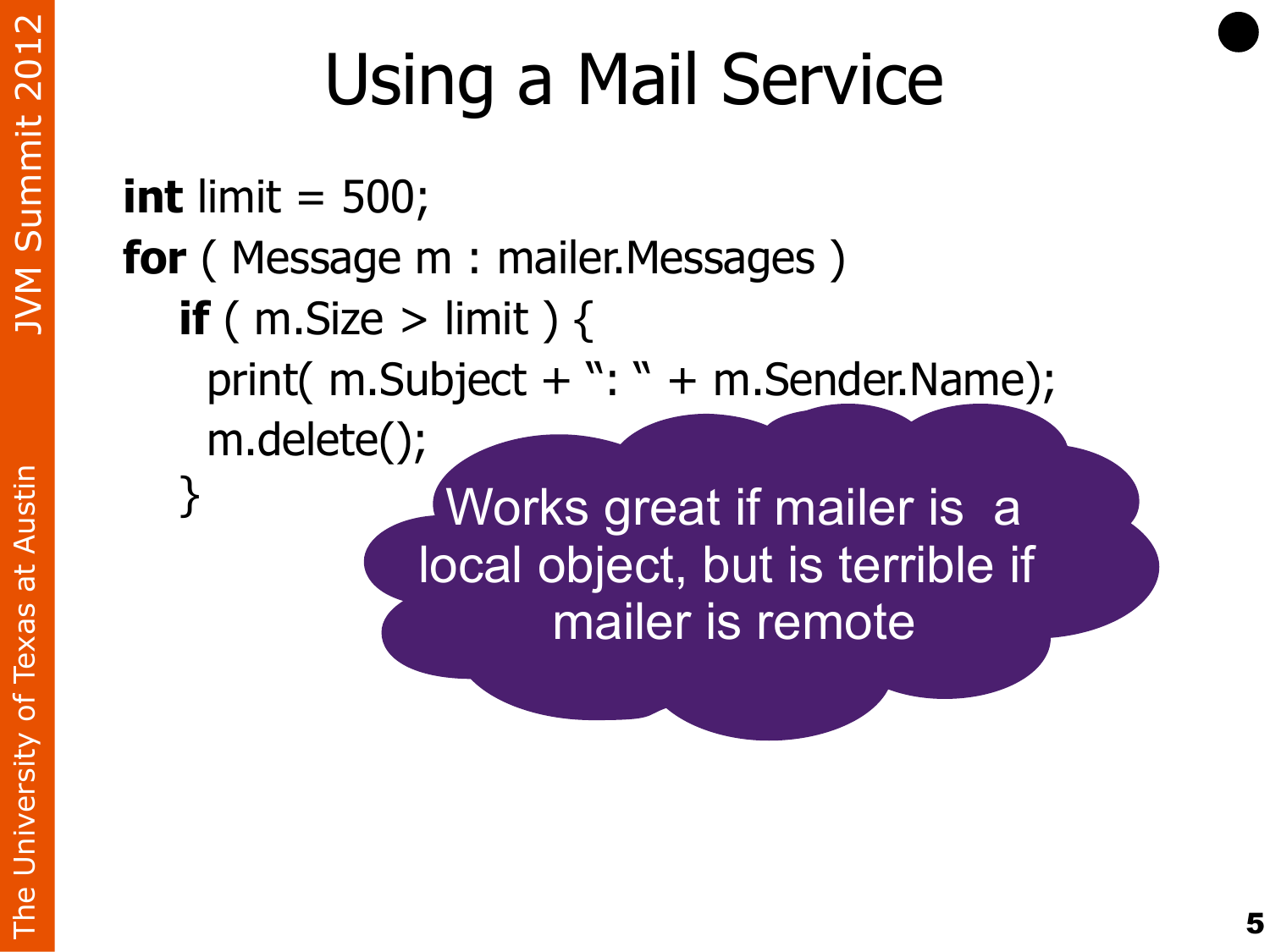## Goals: Why not Have it All?

|                             |                                                                                                           | A Note on                       |
|-----------------------------|-----------------------------------------------------------------------------------------------------------|---------------------------------|
| Low latency                 | <b>One</b> round trip                                                                                     | <b>Distributed</b><br>Computing |
| <b>Stateless</b>            | <b>No Proxies</b>                                                                                         |                                 |
| <b>Platform independent</b> | <b>No Serialization</b>                                                                                   |                                 |
| <b>Clean Server APIs</b>    | <b>No Data Transfer Object</b><br><b>No Server Facade</b><br>No Superclass/type<br>(e.g. java.rmi.Remote) |                                 |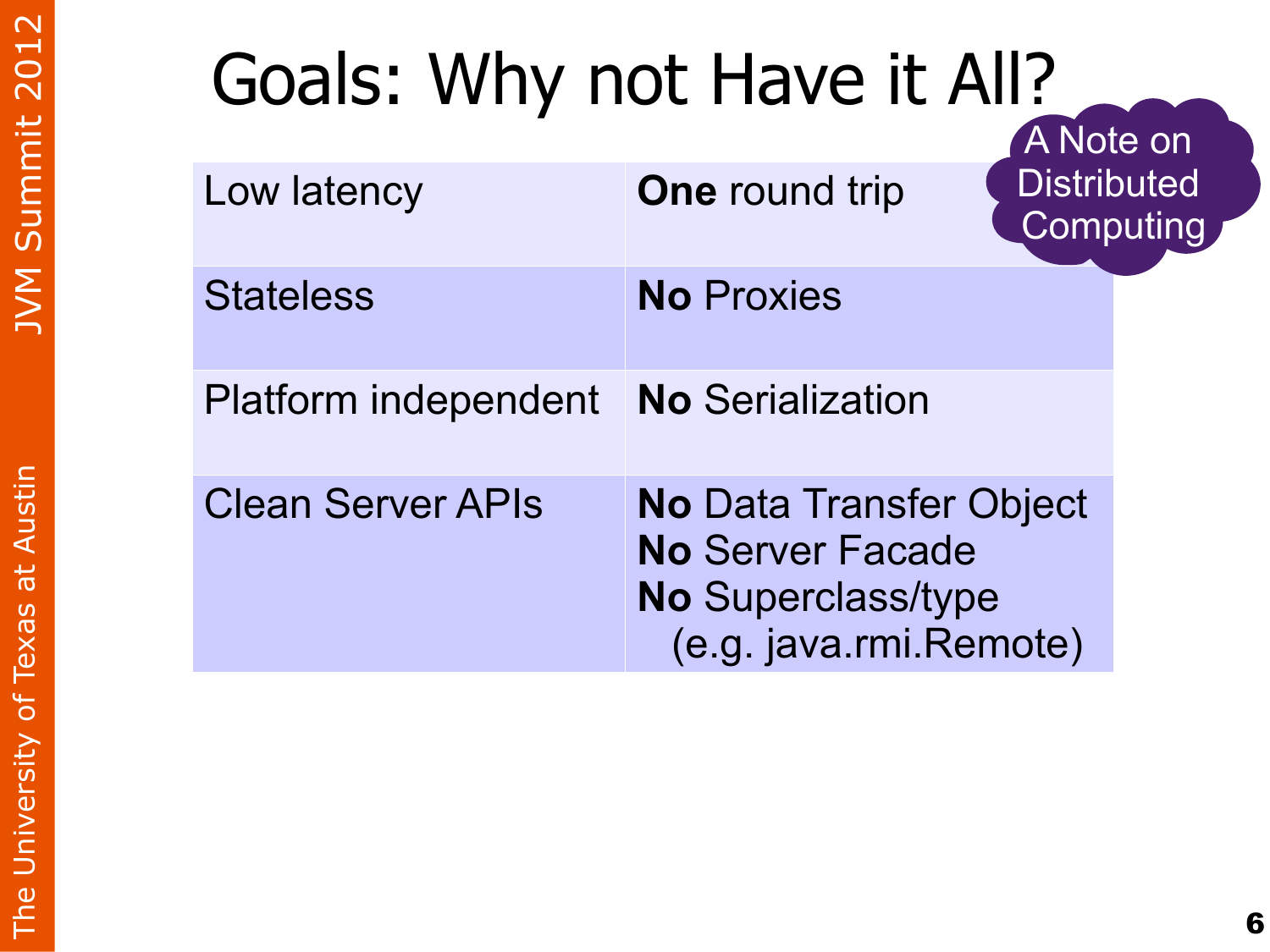# Using a Mail Service

**int** limit = 500; **for** ( Message m : mailer.Messages ) **if** (  $m$ . Size > limit ) { print( m.Subject + ": " + m.Sender.Name); m.delete() ; } Separate *local*

and *remote* code!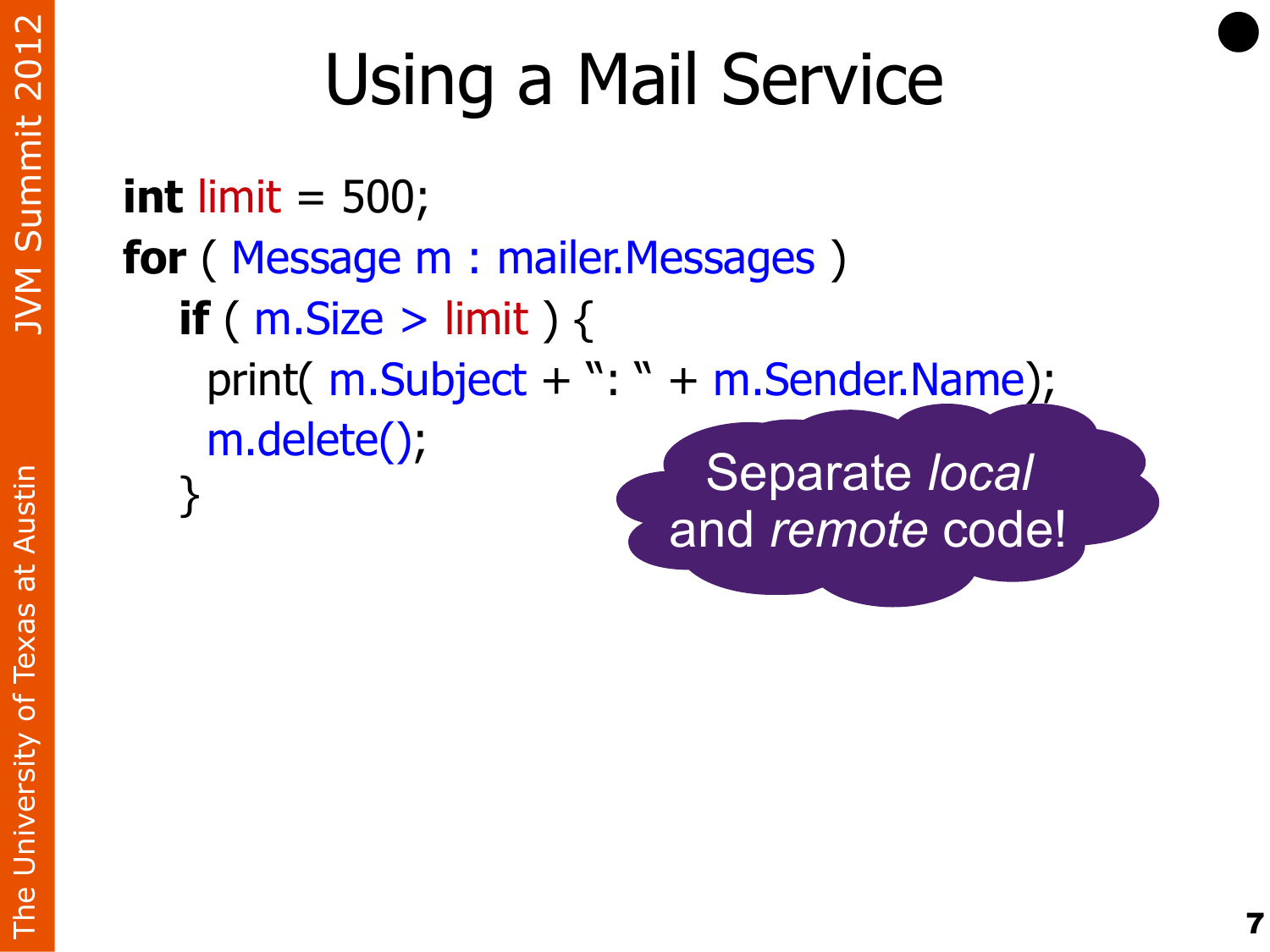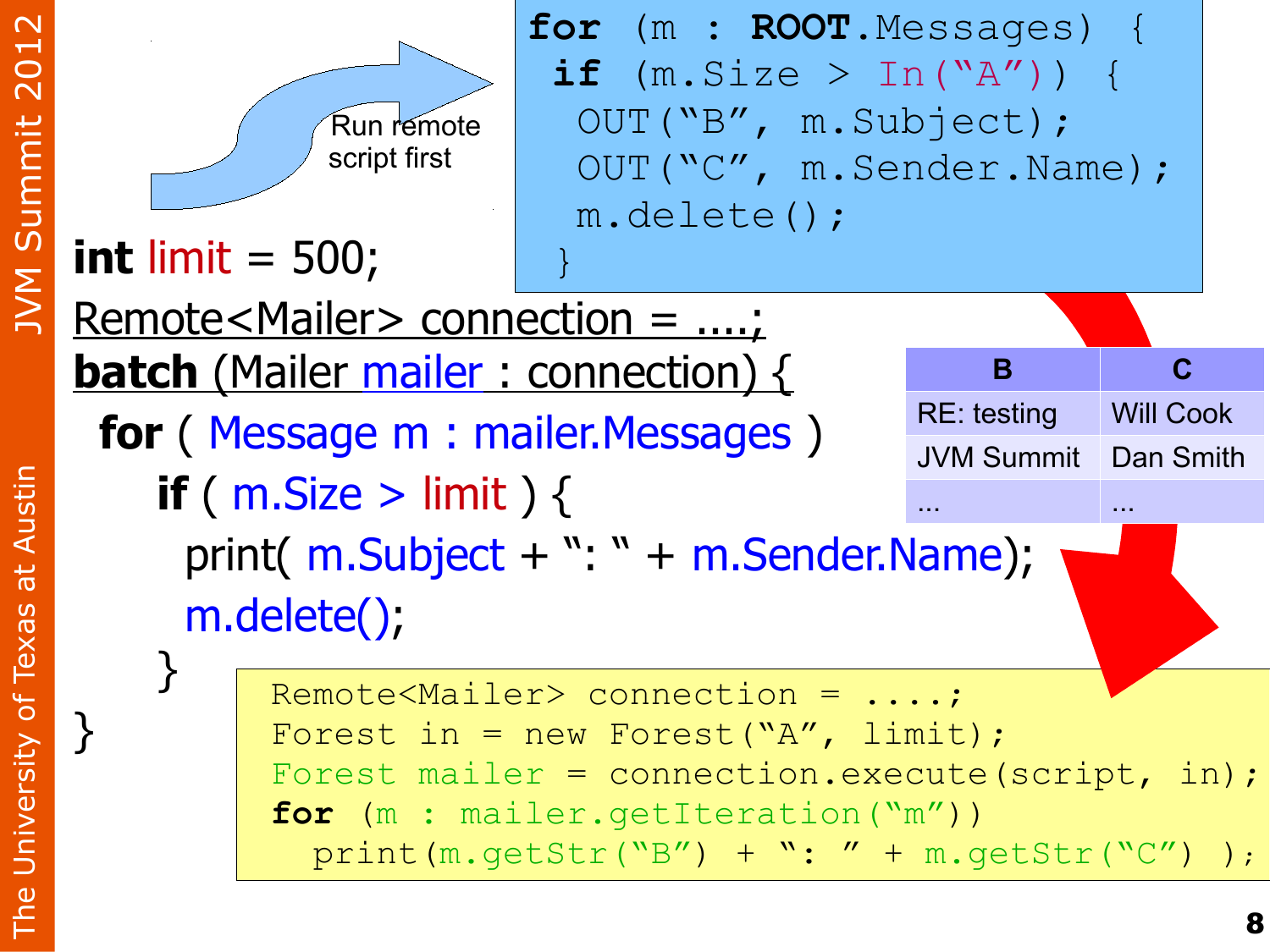m

## Batch Pattern

Execution model: Batch Command Pattern 1. Client **sends script** to the server (Creates Remote Façade on the fly)

- 2. Server **executes** the script
- 3. Server **returns results in bulk** (name, size) (Creates Data Transfer Objects on the fly)
- 4. Client **runs the local code** (print statements)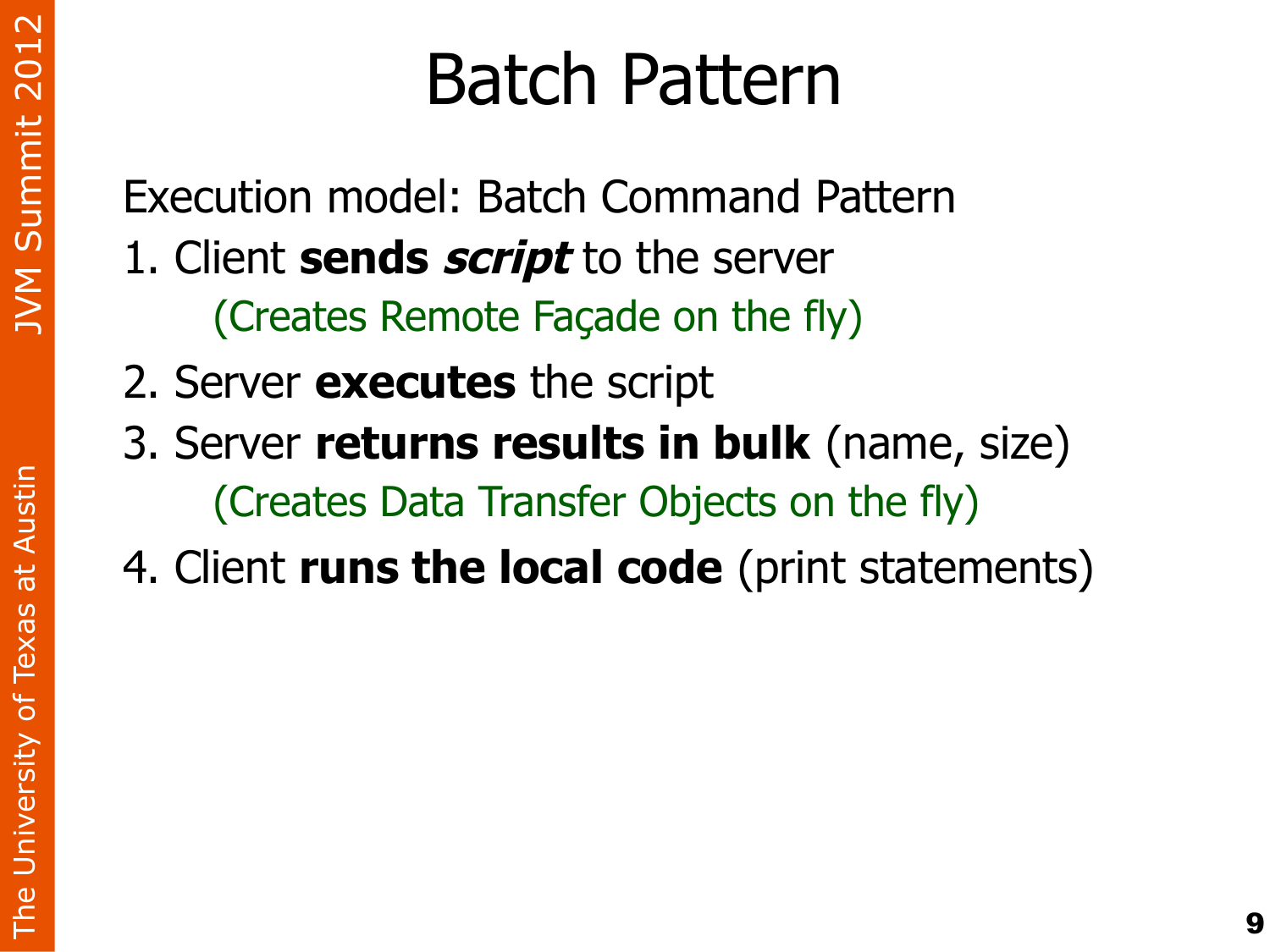# Batch Script to SQL

```
for (m : ROOT.Messages) {
 if (m.size > In("A") ) {
   out("B", m.Subject); 
   out("C", m.Sender.Name); 
   m.delete(); }
```
SELECT m.Subject as B, u.Name as C FROM Message m INER JOIN User u ON m.Sender = User.ID WHERE m.Size > ?

DELETE FROM Message WHERE m.Size > ?

Always *constant* number of queries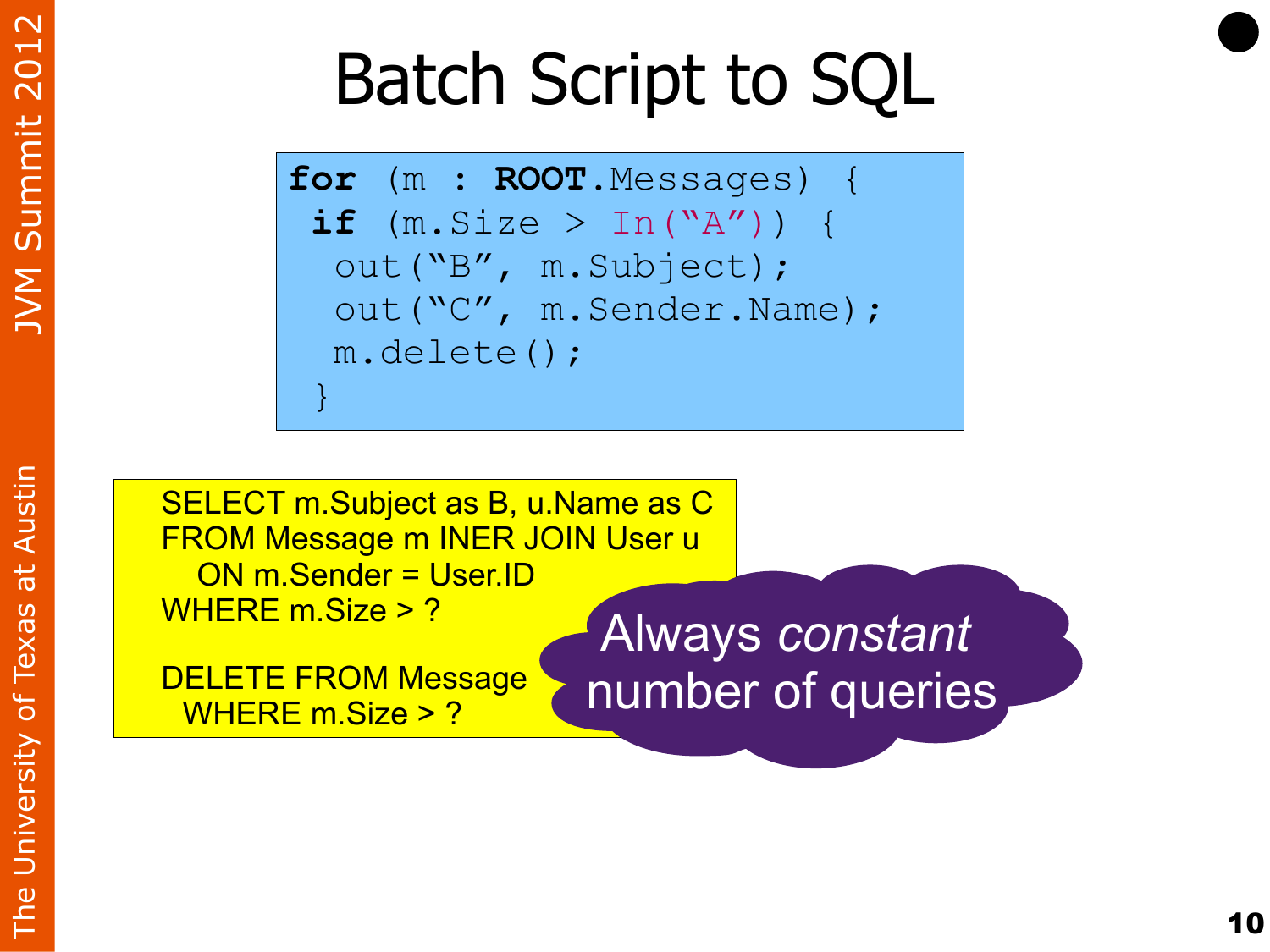| <b>Batch Script</b><br>(Subset of JavaScript)      |                             |                                                   |
|----------------------------------------------------|-----------------------------|---------------------------------------------------|
|                                                    | $s ::=$ <literal></literal> | variables, constants                              |
|                                                    | e.x                         | fields                                            |
|                                                    | e.m(e, , $e$ )              | method call                                       |
|                                                    | $e = e$                     | assignment                                        |
|                                                    |                             | $e \oplus e$   !e   e ? e : e primitive operators |
| <b>if</b> (e) $\{e\}$ [else $\{e\}$ ] conditionals |                             |                                                   |
|                                                    | for $(x in e) \{ e \}$      | loops                                             |
|                                                    | var $x = e$ ; e             | binding                                           |
|                                                    | OUTPUT(label, e)            | outputs                                           |
|                                                    | INPUT(label)                | inputs                                            |
|                                                    | function(x) $\{ e \}$       | functions                                         |
|                                                    |                             | $= + - * / \%$ < < = = => > &&                    |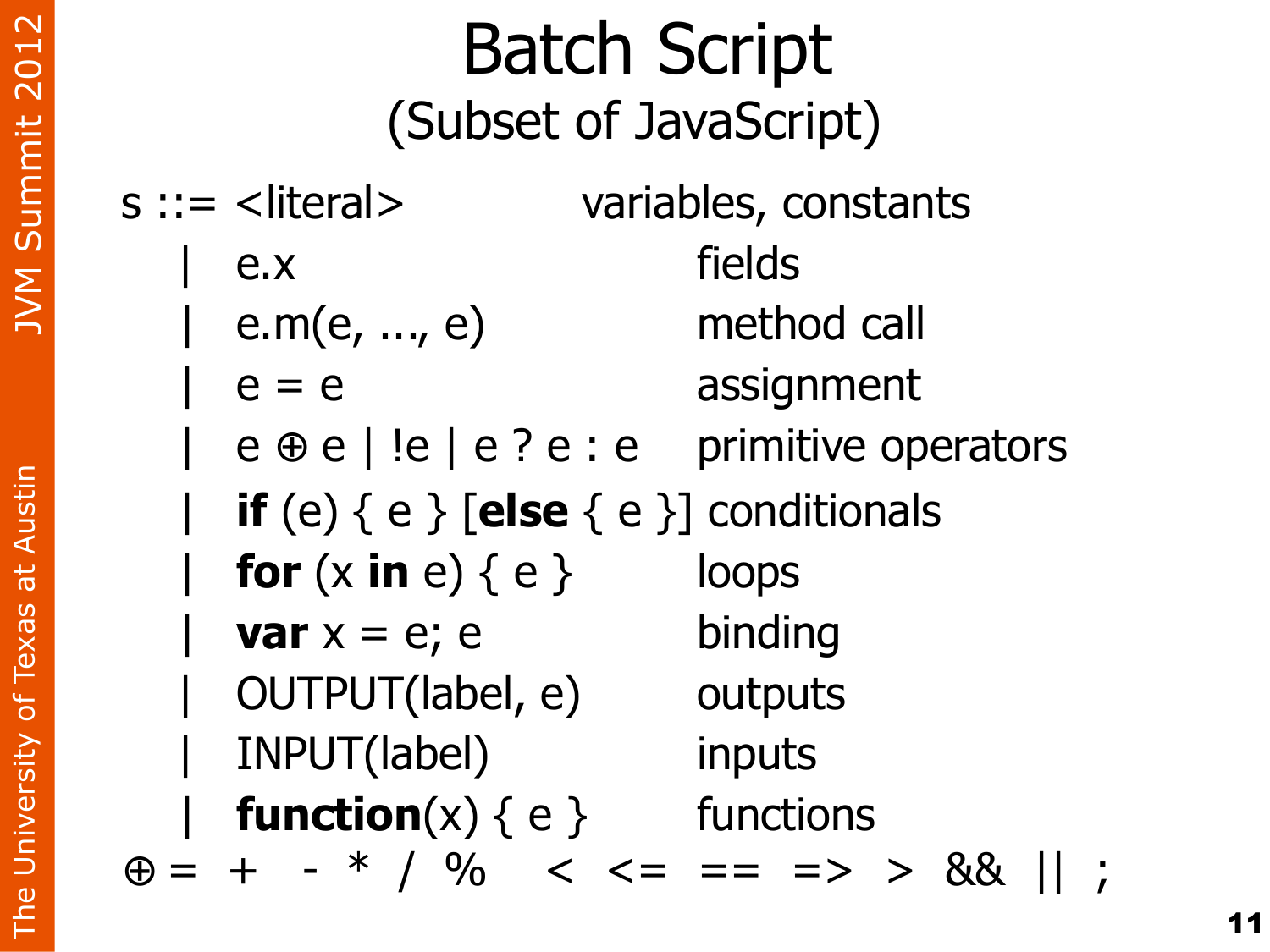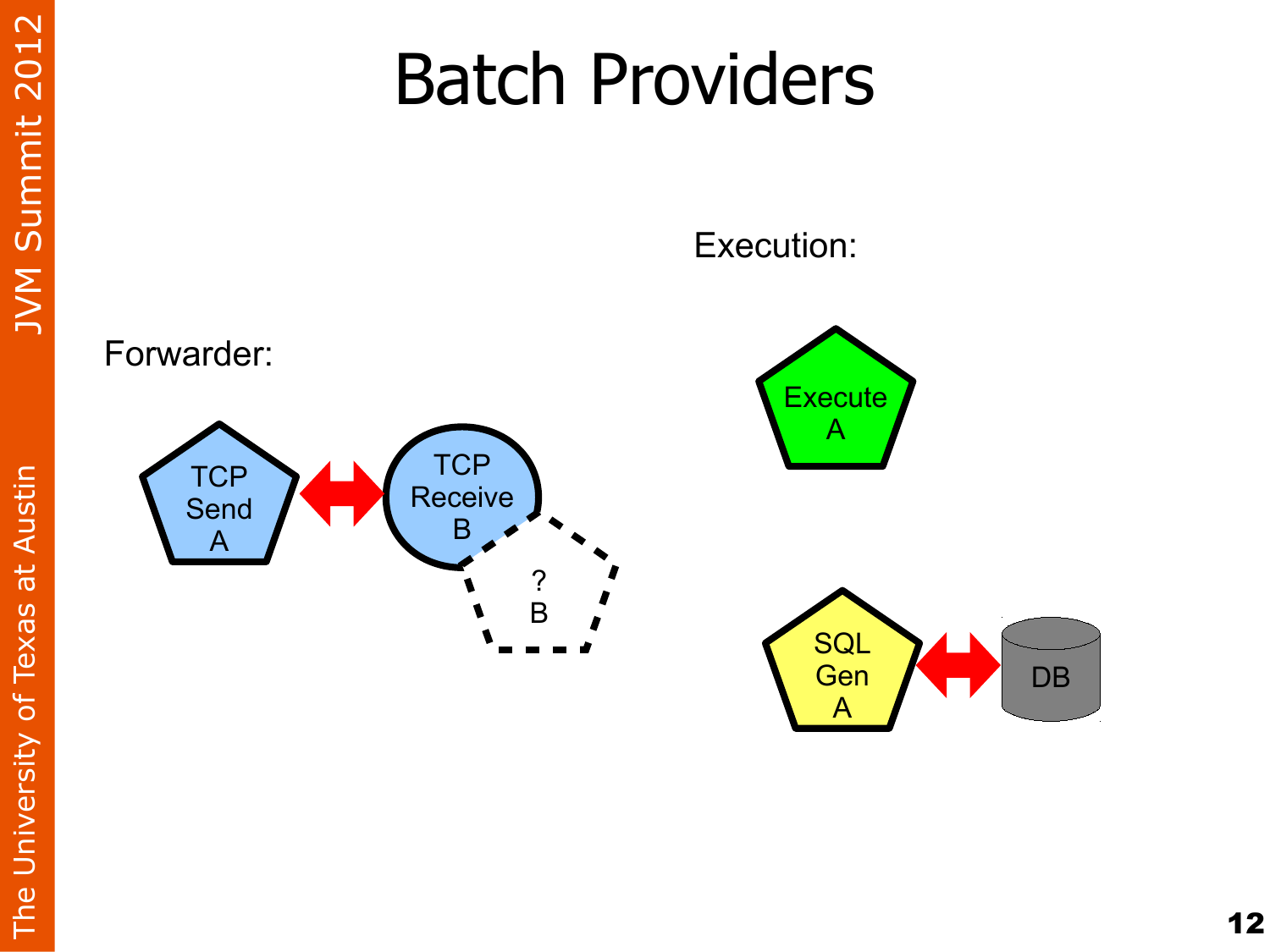#### Batch Providers

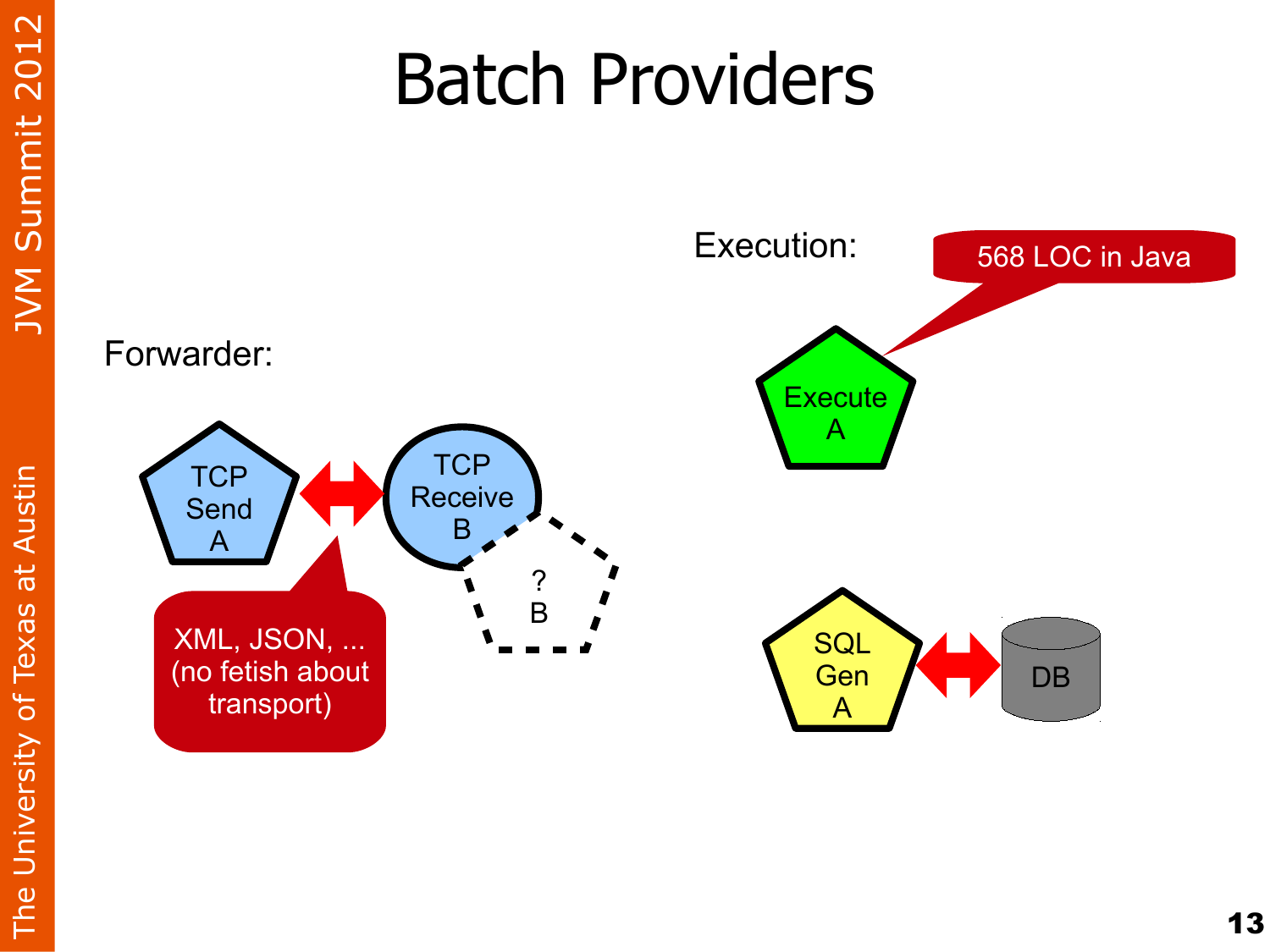#### Combining Batch Providers

Traditional RPC:

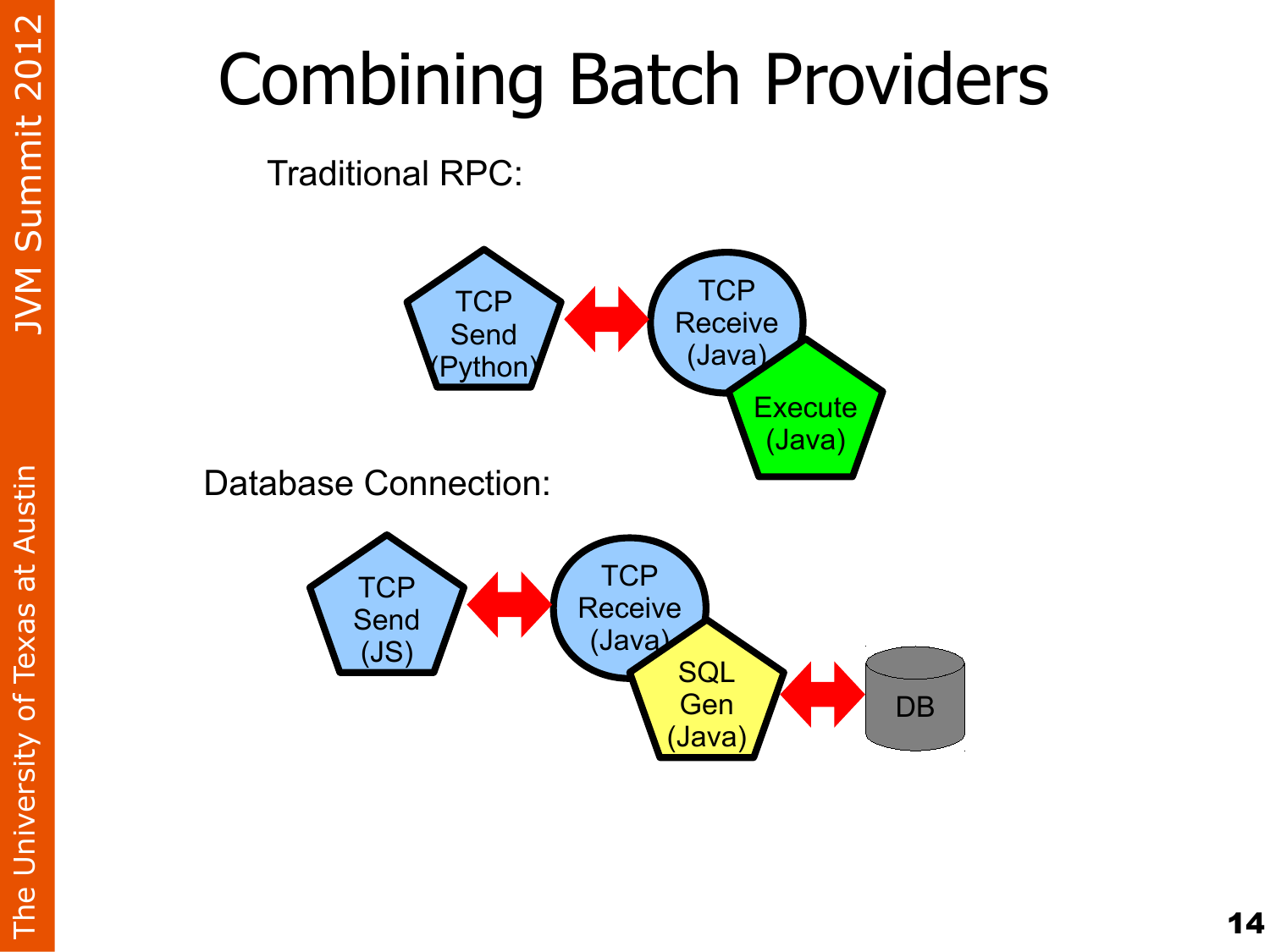m

 $\vdash$  .  $\Gamma$ e $\Box$ 

niv e

rsit  $\blacktriangleright$ 

 $\mathcal{P}^\mathsf{f}$ 

 $\mathsf{P}$  $\times$ ത ທ ത ب  $\blacktriangleleft$ uທ tin

#### The Hard Part

Add Batch Statement to your favorite language JavaScript, Python, ML, F#, Scala, etc (More difficult in dynamic languages)

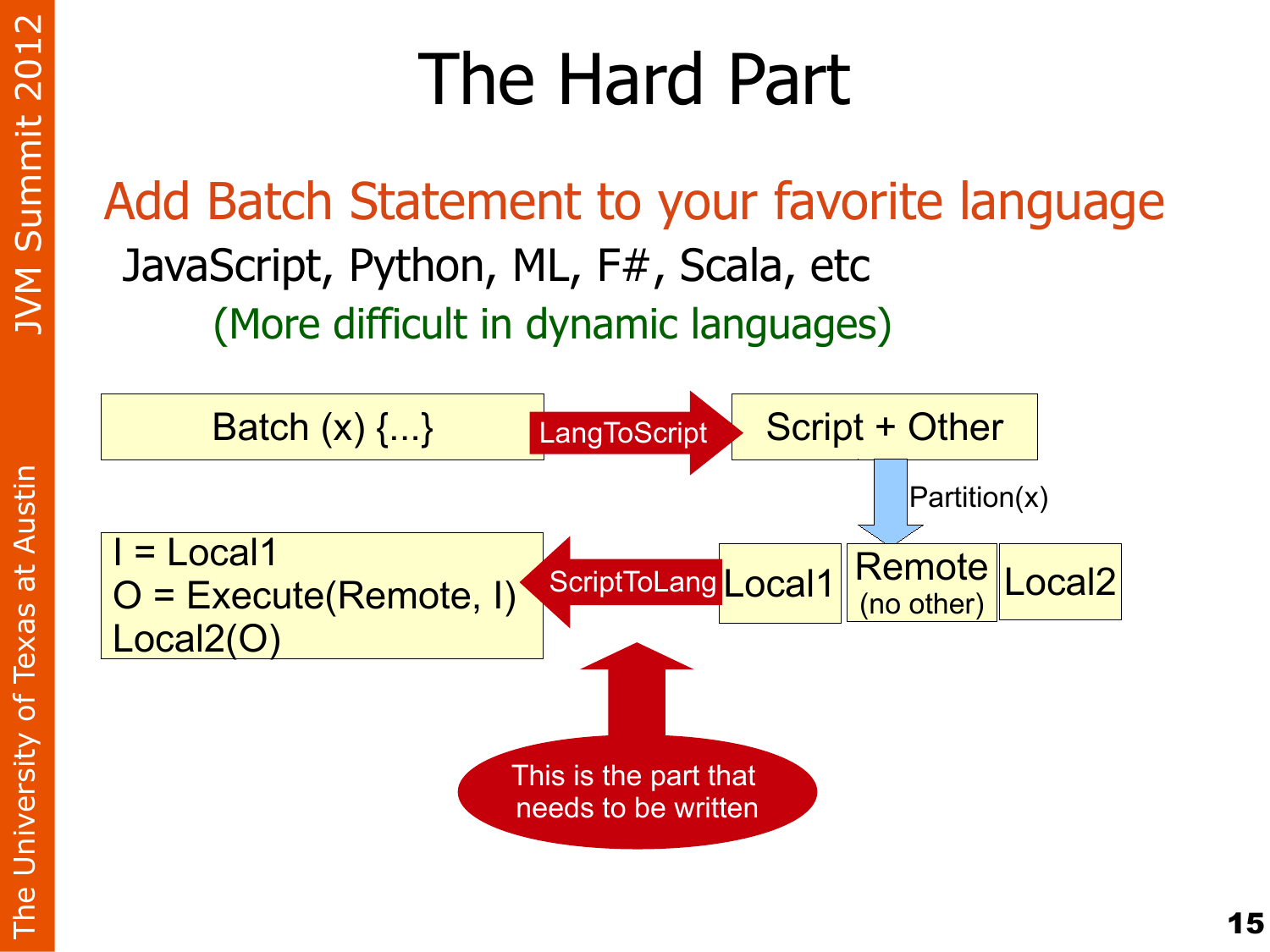## Batch Summary

#### **Client**

Batch statement: compiles to Local/Remote/Local Works in any language (e.g. Java, Python, JavaScript) Completely cross-language and cross-platform

#### Server

Small engine to execute scripts Call only public methods/fields (safe as RPC) Stateless, no remote pointers (aka proxies)

#### Communication

Forests (trees) of primitive values (no serialization) Efficient and portable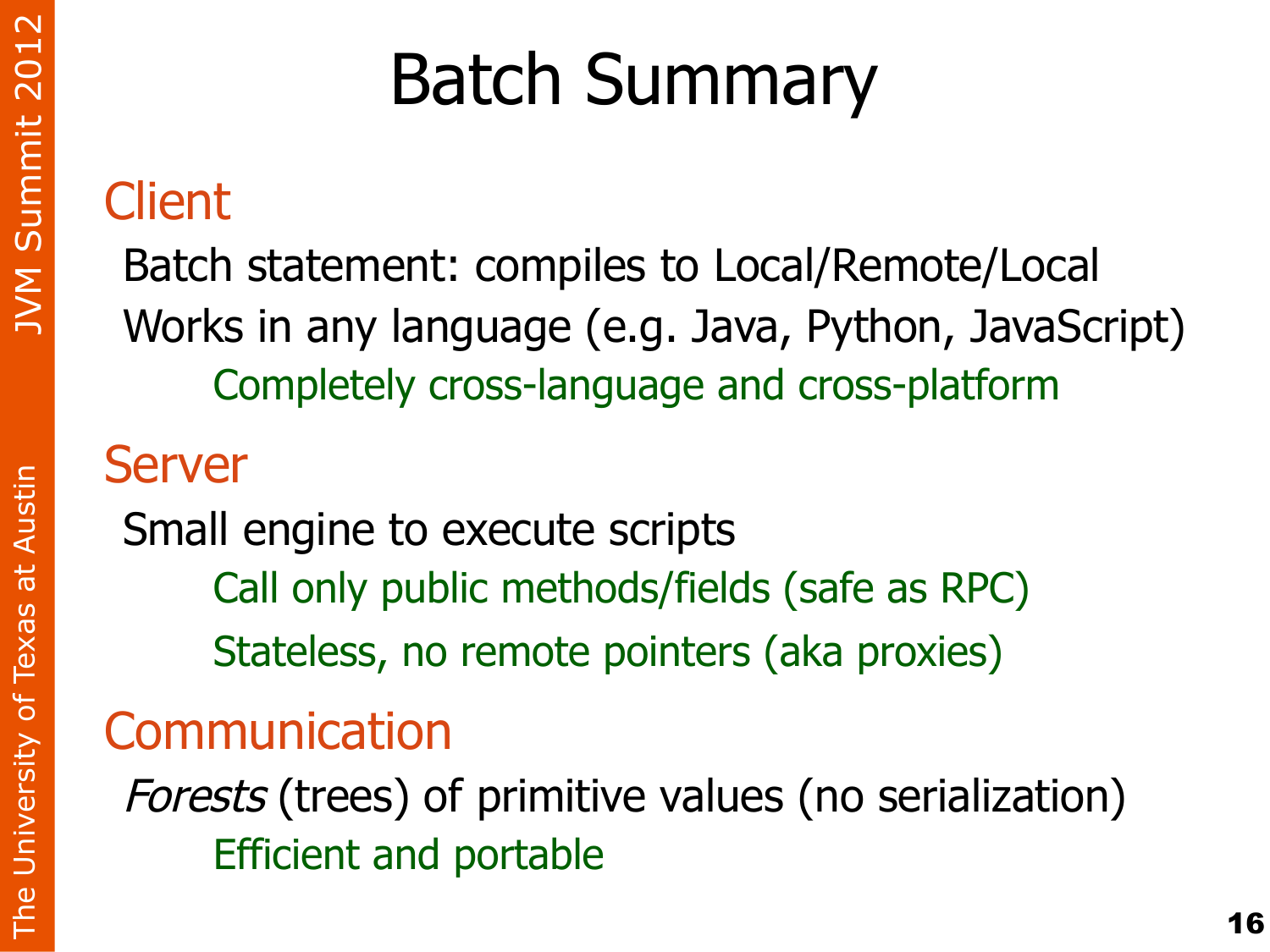# Batch = One Round Trip

Clean, simple performance model

Some batches would require more round trips batch (..) { if (AskUser("Delete " + msg.Subject + "?") msg.delete(); }

#### Pattern of execution

- $OK:$  Local  $\rightarrow$  Remote  $\rightarrow$  Local
- **Error**: Remote → Local → Remote

Can't just mark everything as a batch!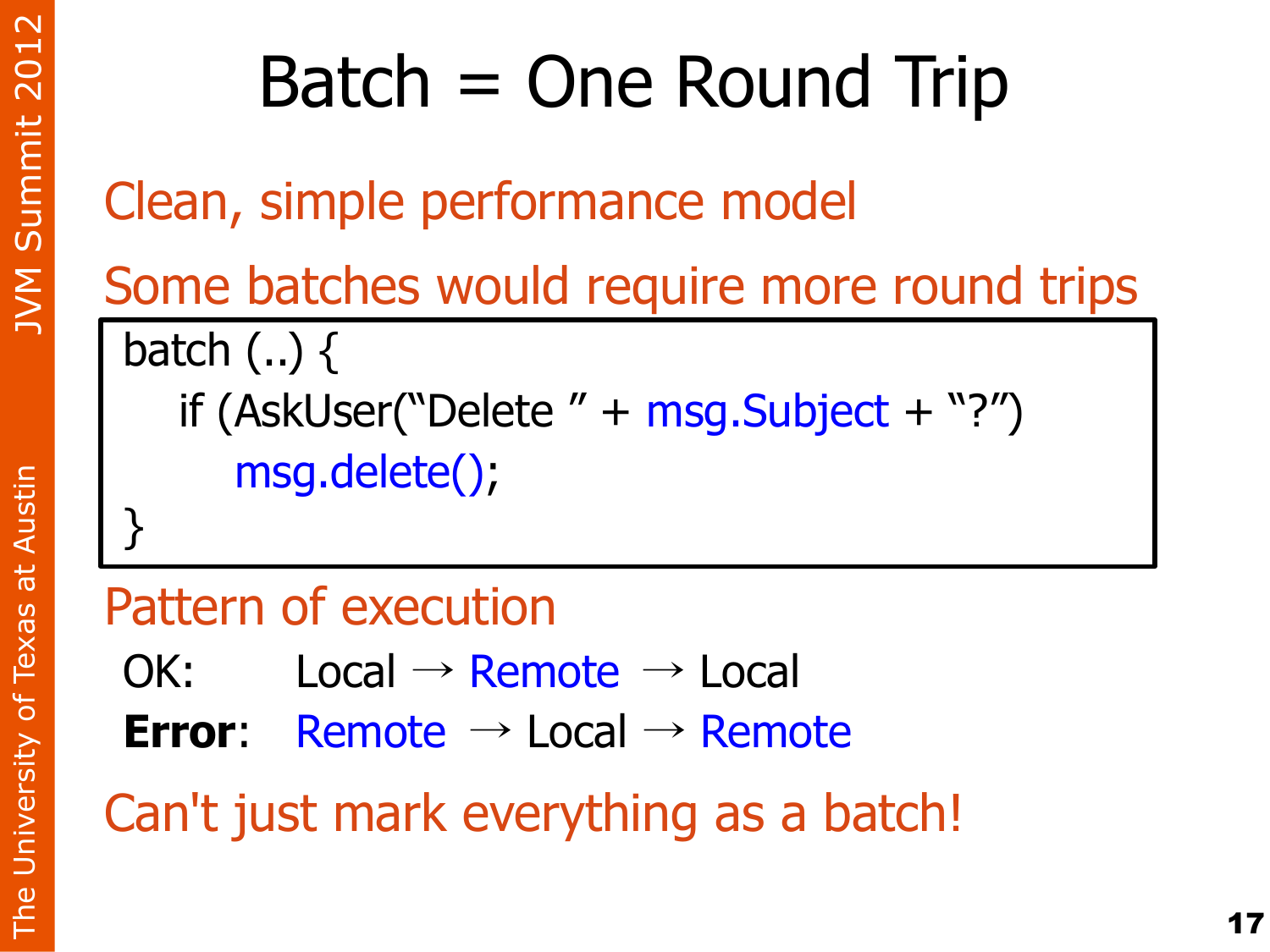# What about Object Serialization?

Batch only transfers primitive values, not objects But they work with any object, not just *remotable* ones

Send a local set to the server?

java.util.Set<String> local = … ; **batch** ( mail : server ) {

mail.sendMessage( local, subject, body);

// compiler error sending local to remote method

}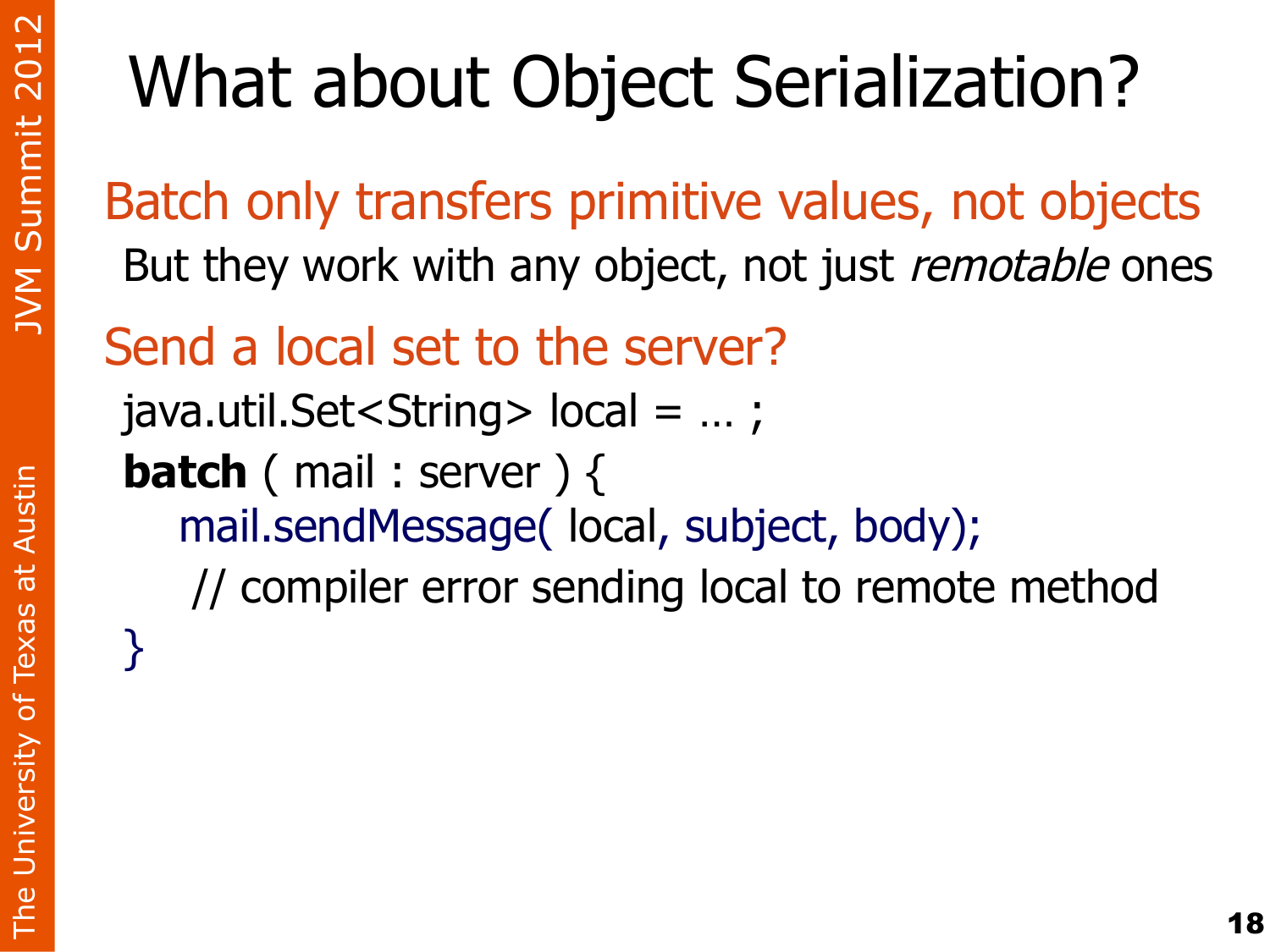## Serialization by Public Interfaces

java.util.Set<String> local = … ; **batch** ( mail : server ) { service.Set recipients = mail.makeSet(); **for** (String addr : local ) recipients.add( addr );

mail.sendMessage( recipients, subject, body);

Sends list of addresses with the batch Constructors set on server and populates it **Works between different languages**

}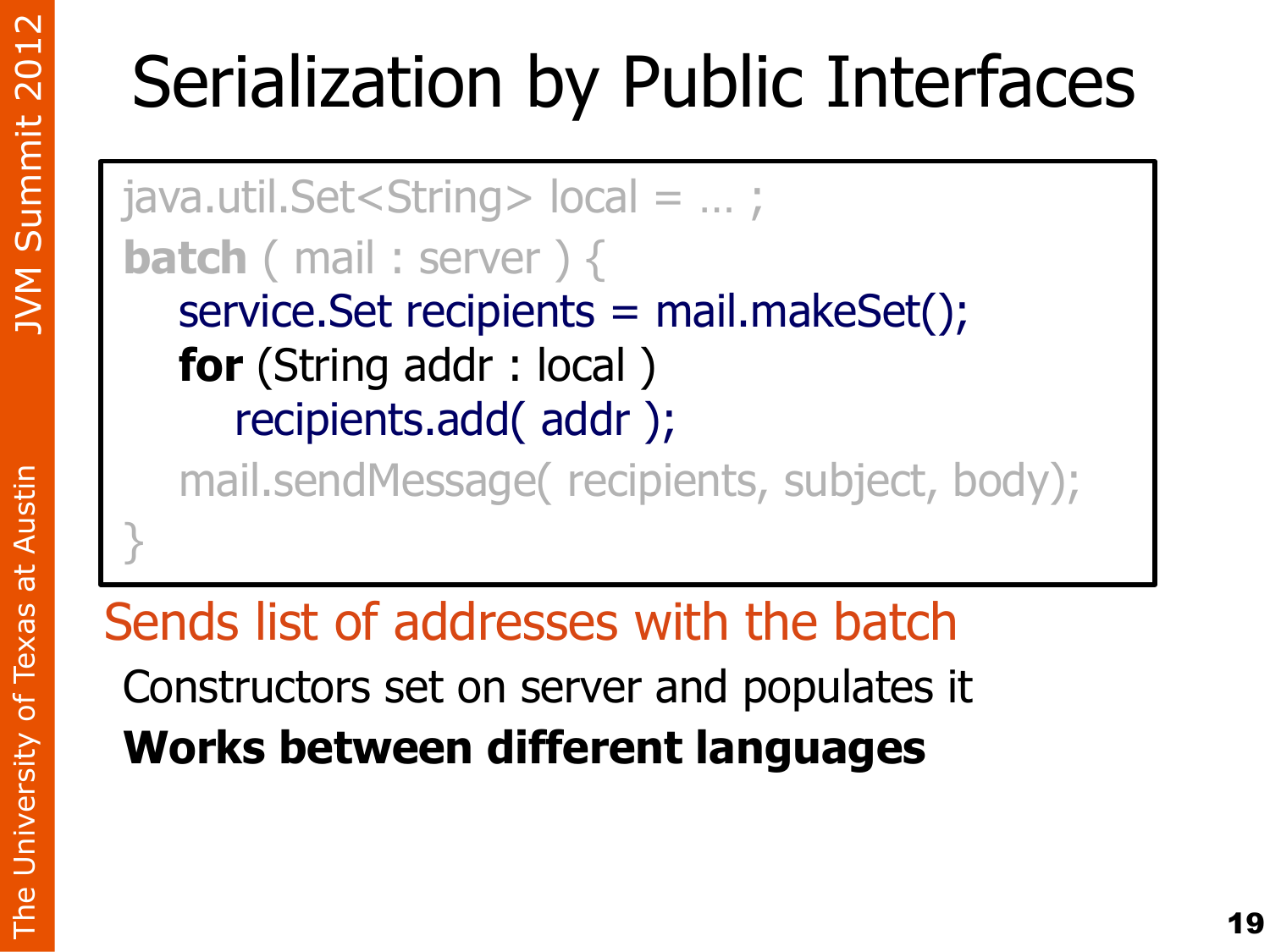### Interprocedural Batches

#### Reusable serialization function

@Batch service.Set send(Mail server, local.Set<String> local) { service.Set remote = server.makeSet(); for (String addr : local ) remote.add( addr ); return remote; }

#### Main program

batch ( mail : server ) { remote.Set recipients = send( localNames );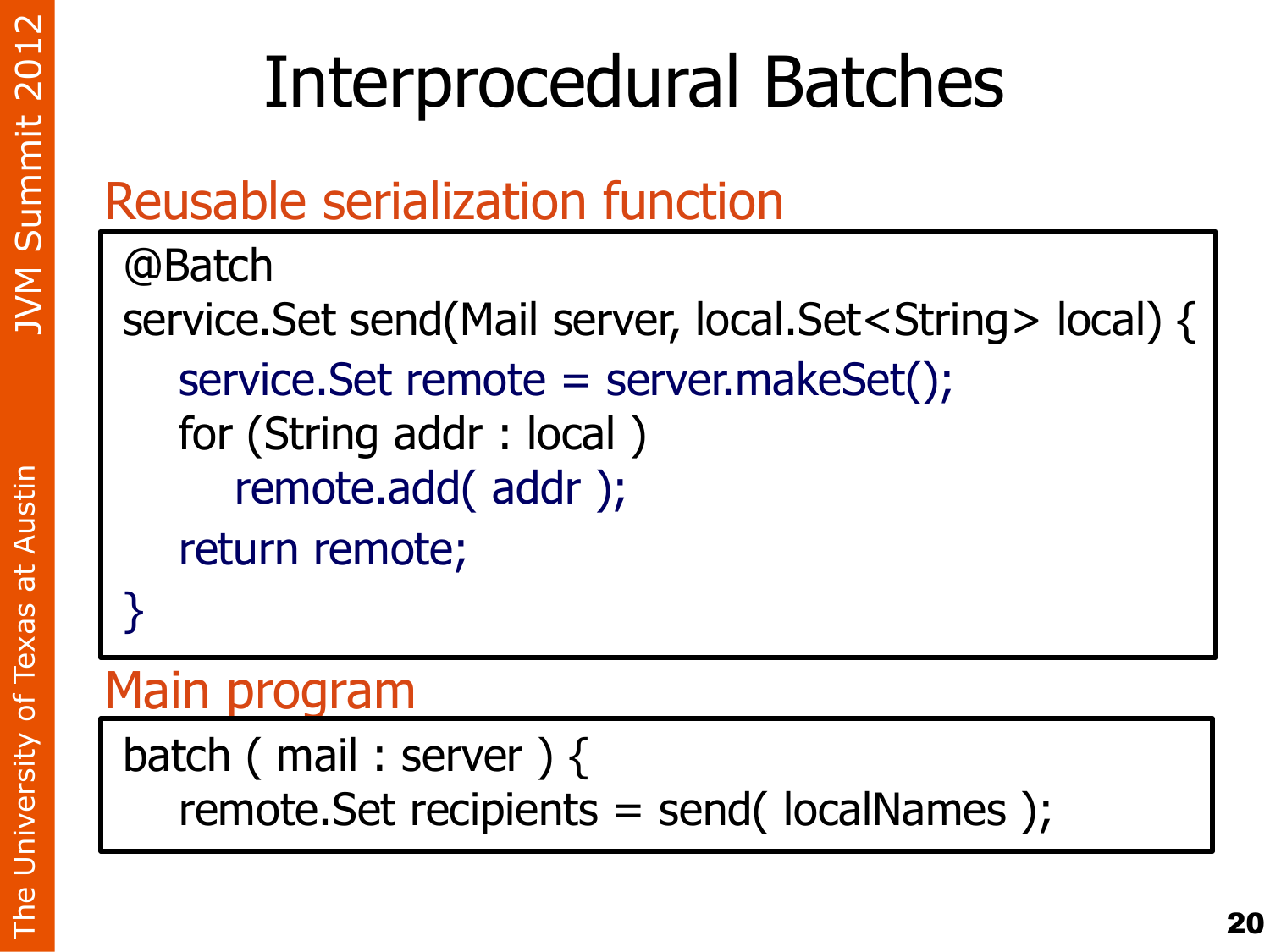#### **Exceptions**

#### Server Exceptions

Terminate the batch Return exception in forest Exception is raised in client at same point as on server

#### Client Exceptions

Be careful!

Batch has already been fully processed on server Client may terminate without handling all results locally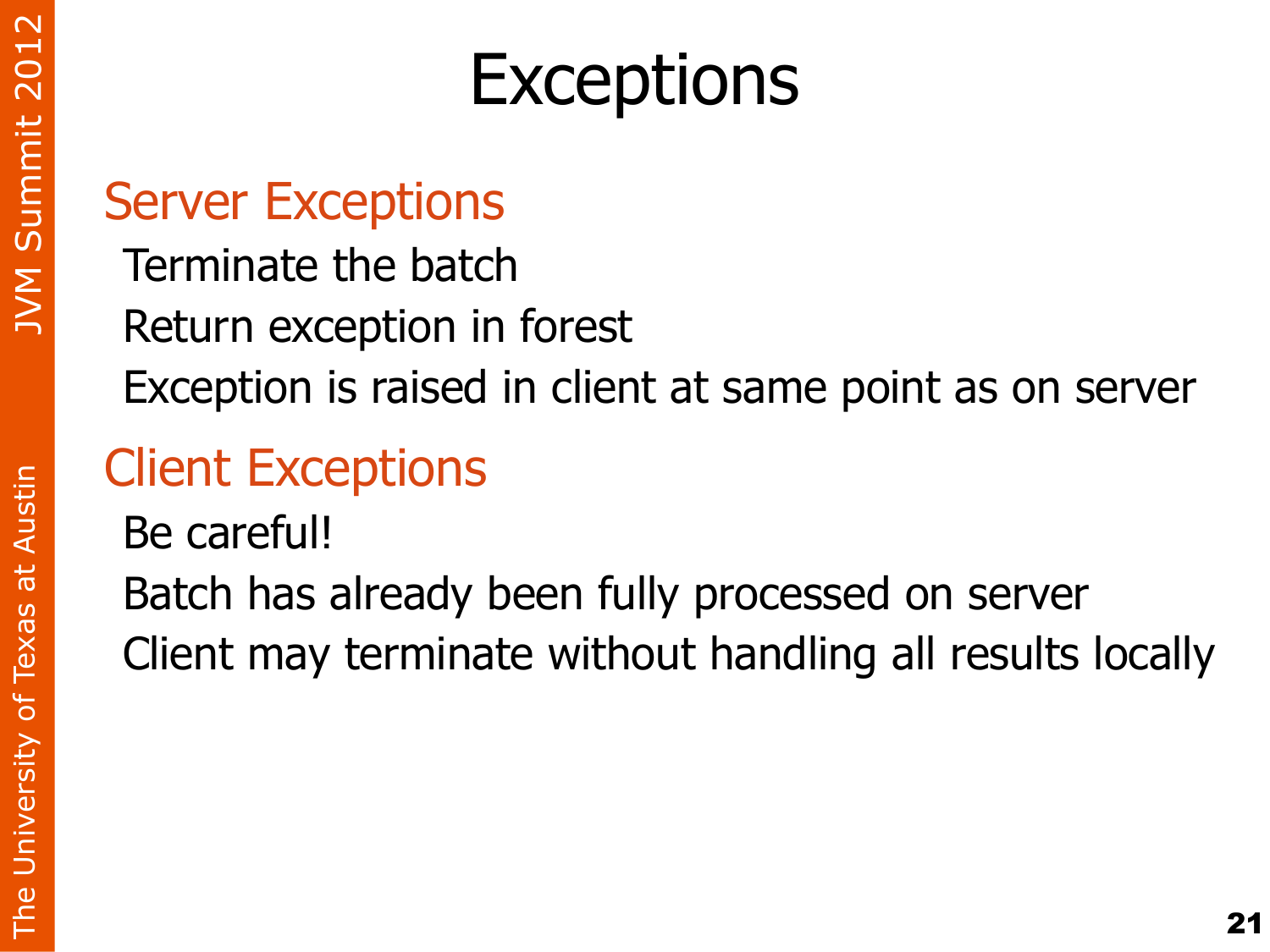## Transactions and Partial Failure

#### Batches are not necessarily transactional

But they do facilitate transactions Server can execute transactionally

Batches reduce the chances for partial failure Fewer round trips Server operations are sent in groups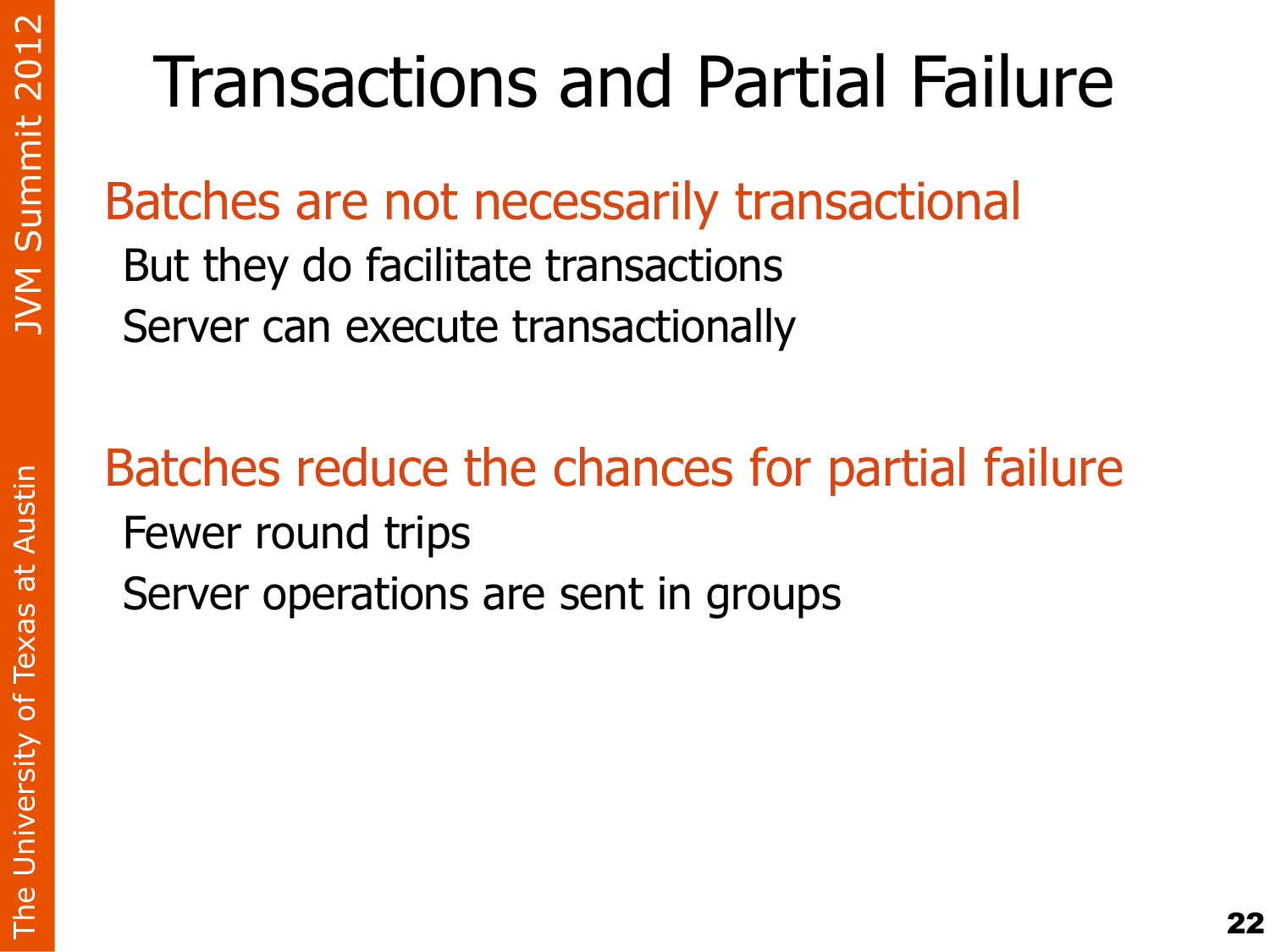#### Order of Execution Preserved

All local and remote code runs in correct order

**batch** ( remote : service ) {

 print( remote.updateA( local.getA() )); // getA, print print( remote.updateB( local.getB() )); // getB, print

#### Partitions to:

}

input.put("X", local.getA() ); // getA input.put("Y", local.getB() ); // getB

.... execute updates on server print( result.get("A) ); // print print( result.get("B") ); // print

#### Compiler Error!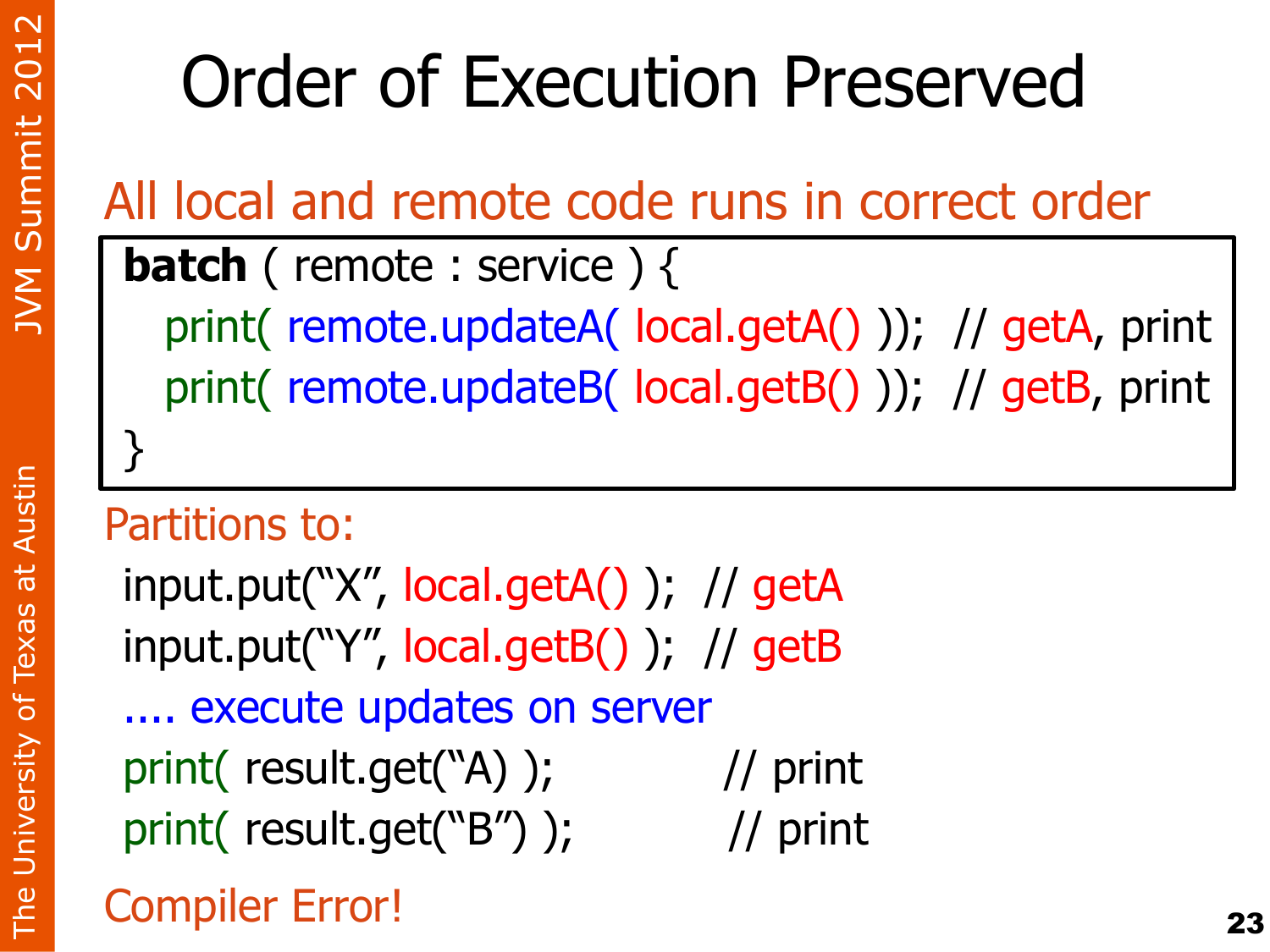$\vdash$  .  $\Gamma$ e $\Box$ 

niv e

rsit  $\blacktriangleright$ 

 $\mathcal{P}^\mathsf{f}$ 

 $\mathsf{P}$  $\times$ ത ທ ത ب  $\blacktriangleleft$ uທ tin

#### Lambdas

for (InfoSchema db : connection) for (Group<Category, Product> g : db.Products.groupBy(Product.byCategory)) print("Category={0}\t ProductCount={1}", g.Key.CategoryName, g.Items.count());

```
Fun<Product, Category> byCategory =new Fun<Product, Category>() {
  public Category apply(Product p) {
      return p.Category;
  }
```